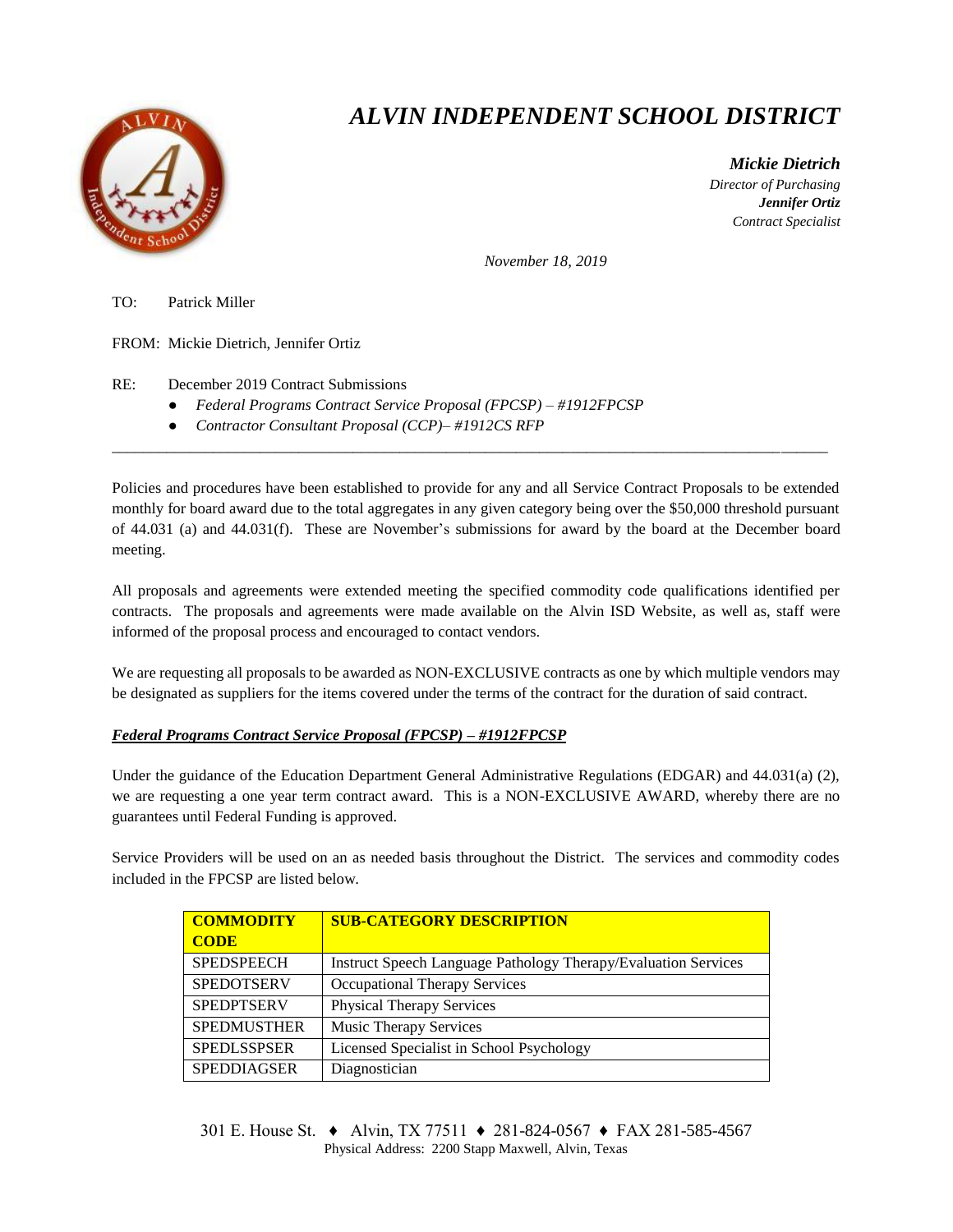| <b>SPEDOMSERV</b>    | Orientation and Mobility Services                         |  |  |  |
|----------------------|-----------------------------------------------------------|--|--|--|
| <b>SPEDVISSERV</b>   | <b>Vision Services</b>                                    |  |  |  |
| <b>SPEDNURSERV</b>   | <b>Skilled Nursing Services</b>                           |  |  |  |
| <b>SPEDSIGNSERV</b>  | Sign Language Interpreting                                |  |  |  |
| <b>SPEDINHOME</b>    | In-Home/Parent Training Services                          |  |  |  |
| <b>STAFTRAININST</b> | <b>Staff Development/Training Services</b>                |  |  |  |
| <b>SPEDINTERPRET</b> | <b>Interpreting Services</b>                              |  |  |  |
| <b>SPEDBILASSM</b>   | Bilingual Assessment/Diagnosis or Evaluations             |  |  |  |
| SPEDAUTISMED         | Educational and Related Services for Students with Autism |  |  |  |
| <b>INSTTRNSGGP</b>   | Classroom Instructional Training within a Single Group    |  |  |  |

Under the FPCSP, we are requesting award to Six (6) qualified responses that we have received this month for services outlined under the following commodity codes:

| <b>COMPANY</b>                              | <b>COMMODITY CODE</b>                                                                                                                                           | <b>SUB-CATEGORY DESCRIPTION</b>                                                                                                                                                                                                                                                                                                                                                             |  |
|---------------------------------------------|-----------------------------------------------------------------------------------------------------------------------------------------------------------------|---------------------------------------------------------------------------------------------------------------------------------------------------------------------------------------------------------------------------------------------------------------------------------------------------------------------------------------------------------------------------------------------|--|
| <b>NAME</b>                                 |                                                                                                                                                                 |                                                                                                                                                                                                                                                                                                                                                                                             |  |
| <b>Access Therapies</b><br>Inc              | SPEDSPEECH; SPEDOTSERV;<br>SPEDPTSERV; SPEDNURSERV                                                                                                              | <b>Instruct Speech Language Pathology</b><br>Therapy/Evaluation Services; Occupational Therapy<br>Services; Physical Therapy Services; Skilled Nursing<br><b>Services</b>                                                                                                                                                                                                                   |  |
| Clean Ride<br>CarWash                       | <b>SERVMISC</b>                                                                                                                                                 | Carwash Services for Federal Program vehicles                                                                                                                                                                                                                                                                                                                                               |  |
| Enable My Child                             | SPEDSPEECH; SPEDOTSERV;<br>SPEDPTSERV; SPEDOMSERV;<br>SPEDINHOME; SPEDLSSPSER;<br>SPEDDIAGSER ; SPEDBILASSM;<br>SPEDSIGNSERV; SPEDINTERPRET                     | <b>Instruct Speech Language Pathology</b><br>Therapy/Evaluation Services; Occupational Therapy<br>Services; Physical Therapy Services; Orientation and<br>Mobility Services; In-Home/Parent Training Services;<br>Licensed Specialist in School Psychology;<br>Diagnostician; Bilingual Assessment/Diagnosis or<br>Evaluations; Sign Language Interpreting; Interpreting<br><b>Services</b> |  |
| HealthPro<br>Pediatrics                     | SPEDSPEECH; SPEDOTSERV;<br>SPEDPTSERV; SPEDMUSTHER;<br>SPEDLSSPSER; SPEDDIAGSER;<br>SPEDOMSERV; SPEDVISSERV;<br>SPEDNURSERV; SPEDSIGNSERV;<br><b>SPEDINHOME</b> | <b>Instruct Speech Language Pathology</b><br>Therapy/Evaluation Services; Occupational Therapy<br>Services; Physical Therapy Services; Music Therapy<br>Services; Licensed Specialist in School Psychology;<br>Diagnostician; Orientation and Mobility Services;<br>Vision Services; Skilled Nursing Services; Sign<br>Language Interpreting; In-Home/Parent Training<br>Services           |  |
| Generation<br>Ready, Inc                    | <b>STAFTRAININST</b>                                                                                                                                            | <b>Staff Development/Training Services</b>                                                                                                                                                                                                                                                                                                                                                  |  |
| <b>KAMICO</b><br>Instructional<br>Media Inc | <b>STAFTRAININST</b>                                                                                                                                            | <b>Staff Development/Training Services</b>                                                                                                                                                                                                                                                                                                                                                  |  |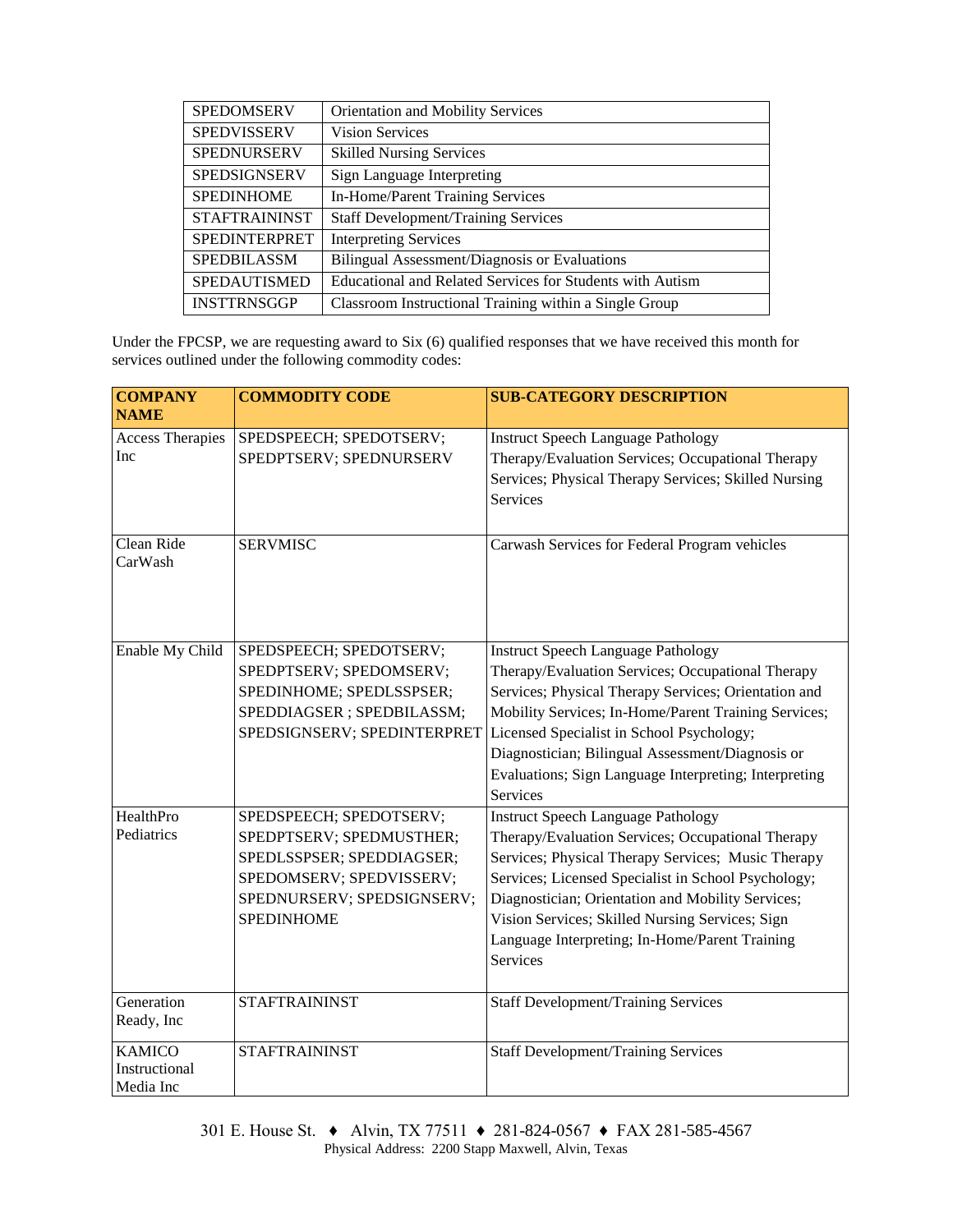## *Contracted Consultant Proposal (CCP)– #1912CS RFP*

Under the guidance 44.031(a) (2), these contracts will be for a one (1) year term beginning the date the RFP is awarded by the board, with the option to renew for an additional two (2) years should all parties be in agreement for a NON-EXCLUSIVE AWARD.

Contracted Service Providers will be used on an as needed basis throughout the District. The services and commodity codes included in the CCP are listed below:

| <b>COMMODITY</b>     | <b>SUB-CATEGORY DESCRIPTION</b>                                                  |  |  |  |
|----------------------|----------------------------------------------------------------------------------|--|--|--|
| <b>CODE</b>          |                                                                                  |  |  |  |
| <b>FAEQUPSRV</b>     | Fine Arts - Misc Fine Arts General Supplies/Equipment Repair Services            |  |  |  |
| <b>FACOSTUMES</b>    | Costumes and Accessories to include Alterations                                  |  |  |  |
| <b>NEWSWRITE</b>     | Newspapers Publications Advertising, Provide Athletic Reviews; Media Release     |  |  |  |
| <b>STAFCONVO</b>     | <b>General Staff Development - Convocations</b>                                  |  |  |  |
| <b>CONSULTADMIN</b>  | Consulting Service - Administrative, Board Training, Facilitate Community        |  |  |  |
|                      | Advisory Council, Bond Planning                                                  |  |  |  |
| <b>CONSULTOTHR</b>   | Consulting Services - Not Otherwise Classified                                   |  |  |  |
| <b>CONSULCHEER</b>   | Consulting and Training for Student Cheer and Team Building                      |  |  |  |
| <b>CONSULTINSR</b>   | <b>Insurance Consulting</b>                                                      |  |  |  |
| <b>CONSULTRAFF</b>   | Traffic Consulting - Design Service                                              |  |  |  |
| <b>TECSERVICES</b>   | Data Processing, Computer Programming and Software Services                      |  |  |  |
| <b>TECTRNSERV</b>    | <b>Computer Educational Training Services</b>                                    |  |  |  |
| SERVASSEMBL          | Assemblies - Student Programs; Theatre Groups; Authors Visits; Motivational      |  |  |  |
|                      | Speaking; Student Training with Multi Groups in one setting                      |  |  |  |
| <b>STAFMOTIVAT</b>   | Staff Development - Motivational Team Building / Leadership                      |  |  |  |
| <b>STAFTRAININST</b> | Staff Development - Instructional Based Training/ ChildCare Training             |  |  |  |
| <b>INSTTRAIN</b>     | Instructional Training for Testing PSAT/SAT/ACT                                  |  |  |  |
| <b>INSTTRNSGGP</b>   | Classroom Instructional Training within a Single Group, Video Conference,        |  |  |  |
|                      | Kickstart, Communities in Schools                                                |  |  |  |
| <b>MNTGENEREP</b>    | Generator Maintenance Repairs and Services                                       |  |  |  |
| <b>SERVCALIBRATE</b> | Equipment Maintenance & Repair to Include Calibration                            |  |  |  |
| <b>FINAUDIT</b>      | Accounting Services - Auditing, A/P Auditing                                     |  |  |  |
| <b>SPEDVACCIN</b>    | <b>Vaccination Program Services</b>                                              |  |  |  |
| <b>SERVRECMGMT</b>   | Records Management to Include Shredding                                          |  |  |  |
| <b>BLDGINSPCER</b>   | Inspection & Certification Services as per TDLR and TAS Standards; Conduct On    |  |  |  |
|                      | Site Inspections                                                                 |  |  |  |
| <b>FAMUSPROD</b>     | Music Production Services Video Streaming/Taping; Writing of Music; Percussion   |  |  |  |
|                      | Tech                                                                             |  |  |  |
| <b>FAACCOMPAMI</b>   | <b>Accompanist Services</b>                                                      |  |  |  |
| <b>FATHEATSRV</b>    | Theatrical Services - Video Taping, Audio Technicians and Recording - Video Tape |  |  |  |
|                      | Meetings, Provide Streaming and Archives                                         |  |  |  |
| <b>SERVTRANSLA</b>   | <b>Translation Services</b>                                                      |  |  |  |
| PHOTOGROUP           | Photography Services                                                             |  |  |  |